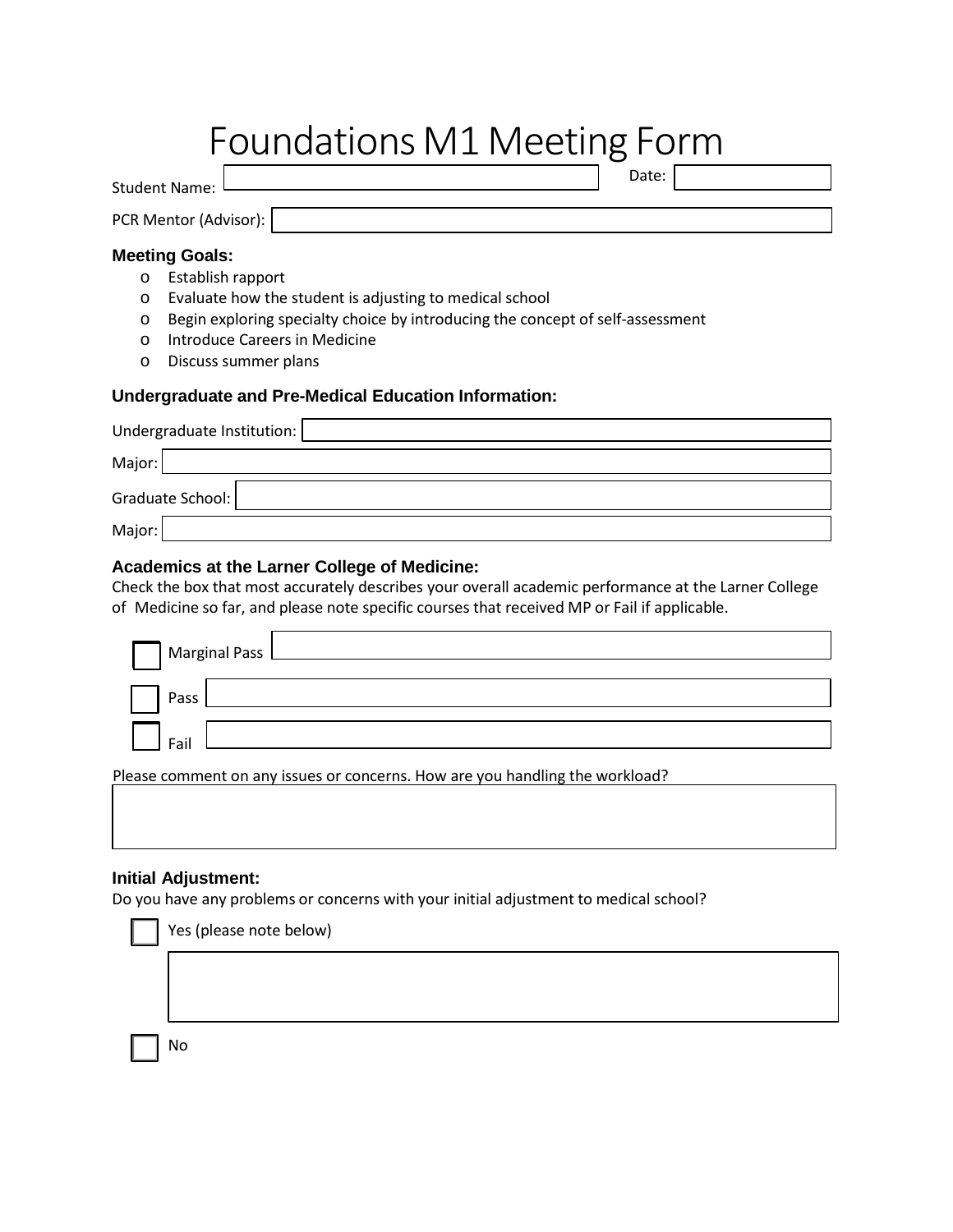Do you have any questions about the curriculum?

## **Family and Other Support Systems:**

Do you feel you have adequate support systems?

| Y<br>ρς |
|---------|
| Ō<br>۱  |

Notes:

Are you receiving the support you need academically and personally?

Are you aware of the [available resources?](http://www.uvm.edu/medicine/mededucation/documents/studentaffairs/AcademicSupportResources.pdf)

# **Living Situation:**

Are you comfortable with your current living situation?



Notes:

**Personal Wellness Plan** (e.g., nutrition, exercise, sleep):

**Extracurricular Activities:**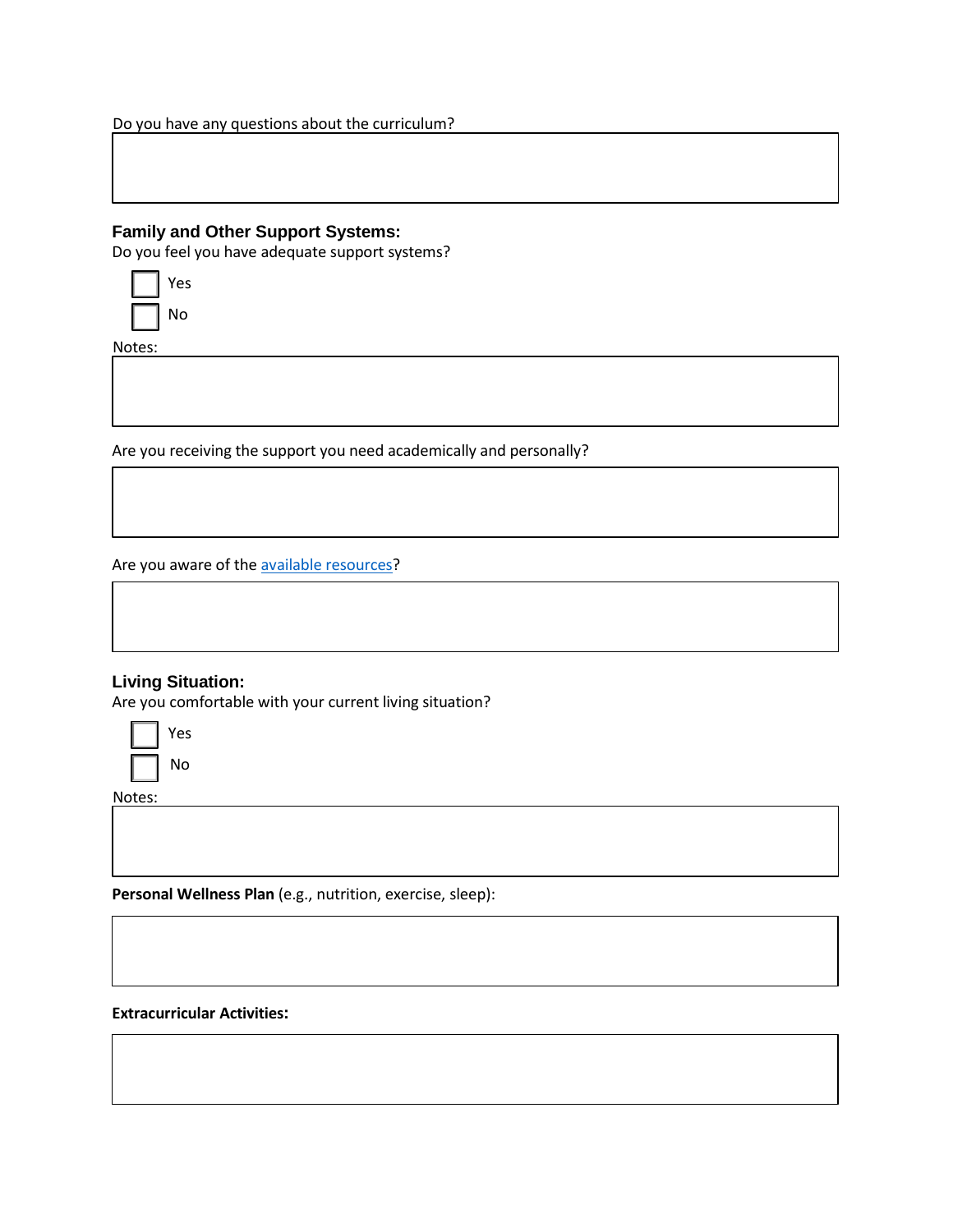# **Careers in Medicine:**

Are you familiar with the AAMC Careers in [Medicine](https://www.aamc.org/cim/) website?

□ No (please visit the above link if answering 'No')

The AAMC Careers in [Medicine](https://www.aamc.org/cim/) website offers the following helpful resources:

- o Medical Specialty Preference Inventory–Revised Edition (MSPI-R)
- o Physician Values in Practice Scale (PVIPS)
- o Specialty Indecision Scale (SIS)
- o Skills Exercise

**Career Aspirations:** What is important to you in your future practice of medicine? What skills do you have that you would like to incorporate into your career? What are your interests?

**Specialty Choices:** What specialties are you currently drawn to? What interests you about those specialties? What do you know about your specialty options?

| <b>Summer Plans:</b><br>Research                         |  |  |
|----------------------------------------------------------|--|--|
| <b>Academic Remediation</b>                              |  |  |
| Travel                                                   |  |  |
| Other:                                                   |  |  |
| Do the specialties you are considering require research? |  |  |
| Yes                                                      |  |  |
| No                                                       |  |  |
| Additional notes on summer plans:                        |  |  |
|                                                          |  |  |
|                                                          |  |  |

## **What can your advisor do to best help you?**